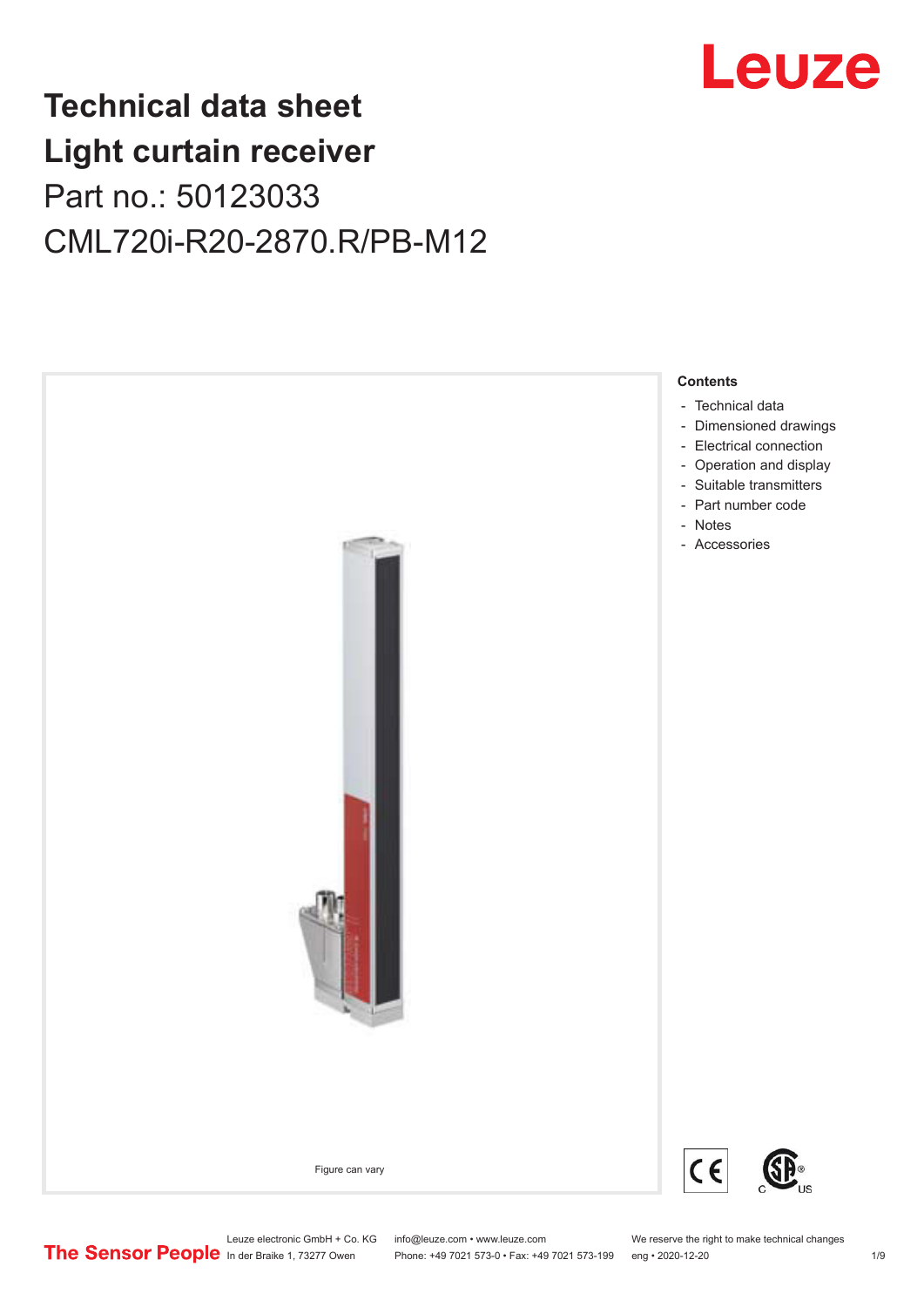### <span id="page-1-0"></span>**Technical data**

# Leuze

| Basic data                                     |                                                                                                            |
|------------------------------------------------|------------------------------------------------------------------------------------------------------------|
| <b>Series</b>                                  | 720                                                                                                        |
| <b>Operating principle</b>                     | Throughbeam principle                                                                                      |
| Device type                                    | Receiver                                                                                                   |
| <b>Contains</b>                                | Accessories for the use of the BT-2R1                                                                      |
| <b>Application</b>                             | Object measurement                                                                                         |
| <b>Special version</b>                         |                                                                                                            |
| <b>Special version</b>                         | Crossed-beam scanning                                                                                      |
|                                                | Diagonal-beam scanning                                                                                     |
|                                                | Parallel-beam scanning                                                                                     |
| <b>Optical data</b>                            |                                                                                                            |
| <b>Operating range</b>                         | Guaranteed operating range                                                                                 |
| <b>Operating range</b>                         | 0.37m                                                                                                      |
| <b>Operating range limit</b>                   | Typical operating range                                                                                    |
| <b>Operating range limit</b>                   | 0.29m                                                                                                      |
| <b>Measurement field length</b>                | 2,870 mm                                                                                                   |
| <b>Number of beams</b>                         | 144 Piece(s)                                                                                               |
| Beam spacing                                   | 20 mm                                                                                                      |
| Measurement data                               |                                                                                                            |
| Minimum object diameter                        | 30 mm                                                                                                      |
| <b>Electrical data</b>                         |                                                                                                            |
|                                                |                                                                                                            |
| <b>Protective circuit</b>                      | Polarity reversal protection                                                                               |
|                                                | Short circuit protected                                                                                    |
|                                                | <b>Transient protection</b>                                                                                |
| Performance data                               |                                                                                                            |
| Supply voltage U <sub>B</sub>                  | 18  30 V, DC                                                                                               |
| <b>Residual ripple</b>                         | 0  15 %, From $U_{\rm B}$                                                                                  |
| <b>Open-circuit current</b>                    | 0 435 mA, The specified values refer<br>to the entire package consisting of trans-<br>mitter and receiver. |
|                                                |                                                                                                            |
| Inputs/outputs selectable                      |                                                                                                            |
| Output current, max.                           | 100 mA                                                                                                     |
| Input resistance                               | $6.000 \Omega$                                                                                             |
| Number of inputs/outputs selectable 2 Piece(s) |                                                                                                            |
| Type                                           | Inputs/outputs selectable                                                                                  |
| Voltage type, outputs                          | <b>DC</b>                                                                                                  |
| Switching voltage, outputs                     | Typ. $U_R / 0 V$                                                                                           |
| Voltage type, inputs                           | DC                                                                                                         |
| Switching voltage, inputs                      | high: $\geq 6V$                                                                                            |
|                                                | low: $\leq 4V$                                                                                             |
|                                                |                                                                                                            |
| Input/output 1                                 |                                                                                                            |
| Activation/disable delay                       | 1 <sub>ms</sub>                                                                                            |
| <b>Timing</b>                                  |                                                                                                            |
| <b>Cycle time</b>                              | 4.72 ms                                                                                                    |
| Response time per beam                         | $30 \mu s$                                                                                                 |
| <b>Interface</b>                               |                                                                                                            |
| Type                                           | PROFIBUS DP                                                                                                |
|                                                |                                                                                                            |
| <b>PROFIBUS DP</b>                             |                                                                                                            |
| <b>Function</b>                                | Process                                                                                                    |

| <b>Service interface</b> |                                        |                                       |
|--------------------------|----------------------------------------|---------------------------------------|
|                          | Type                                   | IO-Link                               |
|                          |                                        |                                       |
|                          | <b>IO-Link</b><br><b>Function</b>      |                                       |
|                          |                                        | Configuration via software<br>Service |
|                          |                                        |                                       |
|                          | <b>Connection</b>                      |                                       |
|                          | <b>Number of connections</b>           | 2 Piece(s)                            |
|                          | <b>Plug outlet</b>                     | Rear side                             |
|                          |                                        |                                       |
|                          | <b>Connection 1</b>                    |                                       |
|                          | <b>Function</b>                        | Configuration interface               |
|                          |                                        | Connection to transmitter             |
|                          |                                        | Signal IN<br>Signal OUT               |
|                          |                                        | Voltage supply                        |
|                          | <b>Type of connection</b>              | Connector                             |
|                          | <b>Thread size</b>                     | M <sub>12</sub>                       |
|                          | <b>Type</b>                            | Male                                  |
|                          | <b>Material</b>                        | Metal                                 |
|                          | No. of pins                            | 8-pin                                 |
|                          | Encoding                               | A-coded                               |
|                          |                                        |                                       |
|                          | <b>Connection 2</b><br><b>Function</b> | <b>BUS IN</b>                         |
|                          |                                        | <b>BUS OUT</b>                        |
|                          | <b>Type of connection</b>              | Connector                             |
|                          | <b>Thread size</b>                     | M <sub>12</sub>                       |
|                          | Type                                   | Female                                |
|                          | <b>Material</b>                        | Metal                                 |
|                          | No. of pins                            | $5 - pin$                             |
|                          | Encoding                               | B-coded                               |
|                          | <b>Mechanical data</b>                 |                                       |
|                          | Design                                 | Cubic                                 |
|                          | Dimension (W x H x L)                  | 29 mm x 35.4 mm x 2,903 mm            |
|                          | <b>Housing material</b>                | Metal                                 |
|                          | <b>Metal housing</b>                   | Aluminum                              |
|                          | Lens cover material                    | Plastic                               |
|                          | Net weight                             | $2,950$ g                             |
|                          | <b>Housing color</b>                   | Silver                                |
|                          | Type of fastening                      | Groove mounting                       |
|                          |                                        | Via optional mounting device          |
|                          | <b>Operation and display</b>           |                                       |
|                          | Type of display                        | LED                                   |
|                          |                                        | OLED display                          |
|                          | <b>Number of LEDs</b>                  | 2 Piece(s)                            |
|                          | Type of configuration                  | Software                              |
|                          |                                        | Teach-in                              |
|                          | <b>Operational controls</b>            | Membrane keyboard                     |
|                          | <b>Environmental data</b>              |                                       |
|                          |                                        |                                       |
|                          | Ambient temperature, operation         | $-3060 °C$<br>-40  70 °C              |
|                          | Ambient temperature, storage           |                                       |
|                          |                                        |                                       |

Leuze electronic GmbH + Co. KG info@leuze.com • www.leuze.com We reserve the right to make technical changes ln der Braike 1, 73277 Owen Phone: +49 7021 573-0 • Fax: +49 7021 573-199 eng • 2020-12-20 2/9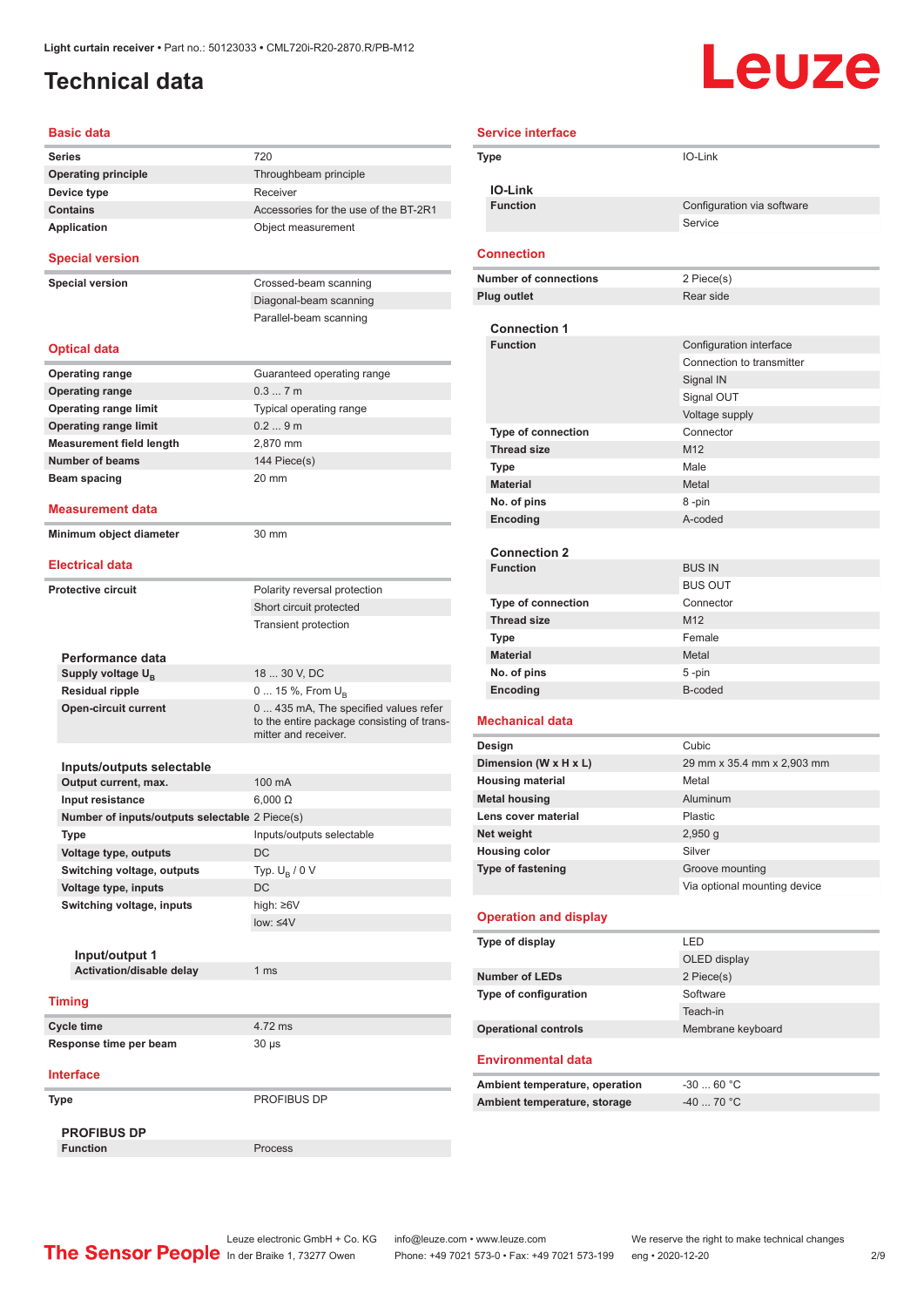## **Technical data**

## Leuze

#### **Certifications**

| Degree of protection     | IP 65         |
|--------------------------|---------------|
| <b>Protection class</b>  | Ш             |
| <b>Certifications</b>    | c CSA US      |
| <b>Standards applied</b> | IEC 60947-5-2 |
|                          |               |

#### **Classification**

| <b>Customs tariff number</b> | 90314990 |
|------------------------------|----------|
| eCl@ss 5.1.4                 | 27270910 |
| eCl@ss 8.0                   | 27270910 |
| eCl@ss 9.0                   | 27270910 |
| eCl@ss 10.0                  | 27270910 |
| eCl@ss 11.0                  | 27270910 |
| <b>ETIM 5.0</b>              | EC002549 |
| <b>ETIM 6.0</b>              | EC002549 |
| <b>ETIM 7.0</b>              | EC002549 |
|                              |          |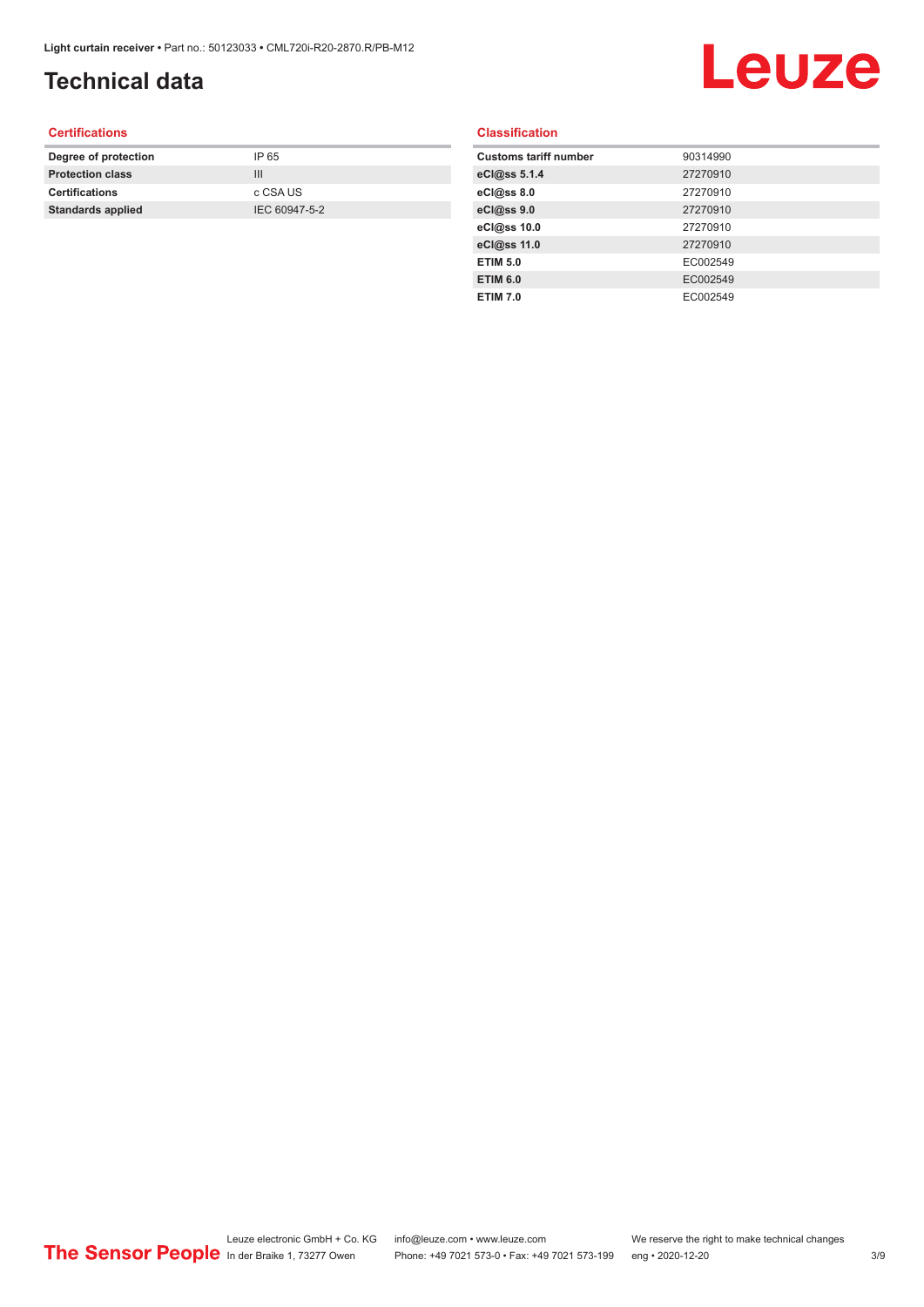#### <span id="page-3-0"></span>**Dimensioned drawings**

All dimensions in millimeters



- A Beam spacing 20 mm
- B Measurement field length 2870 mm
- F M6 thread

G Fastening groove

- 
- R Receiver Y 5 mm

T Transmitter

Leuze electronic GmbH + Co. KG info@leuze.com • www.leuze.com We reserve the right to make technical changes<br>
The Sensor People in der Braike 1, 73277 Owen Phone: +49 7021 573-0 • Fax: +49 7021 573-199 eng • 2020-12-20

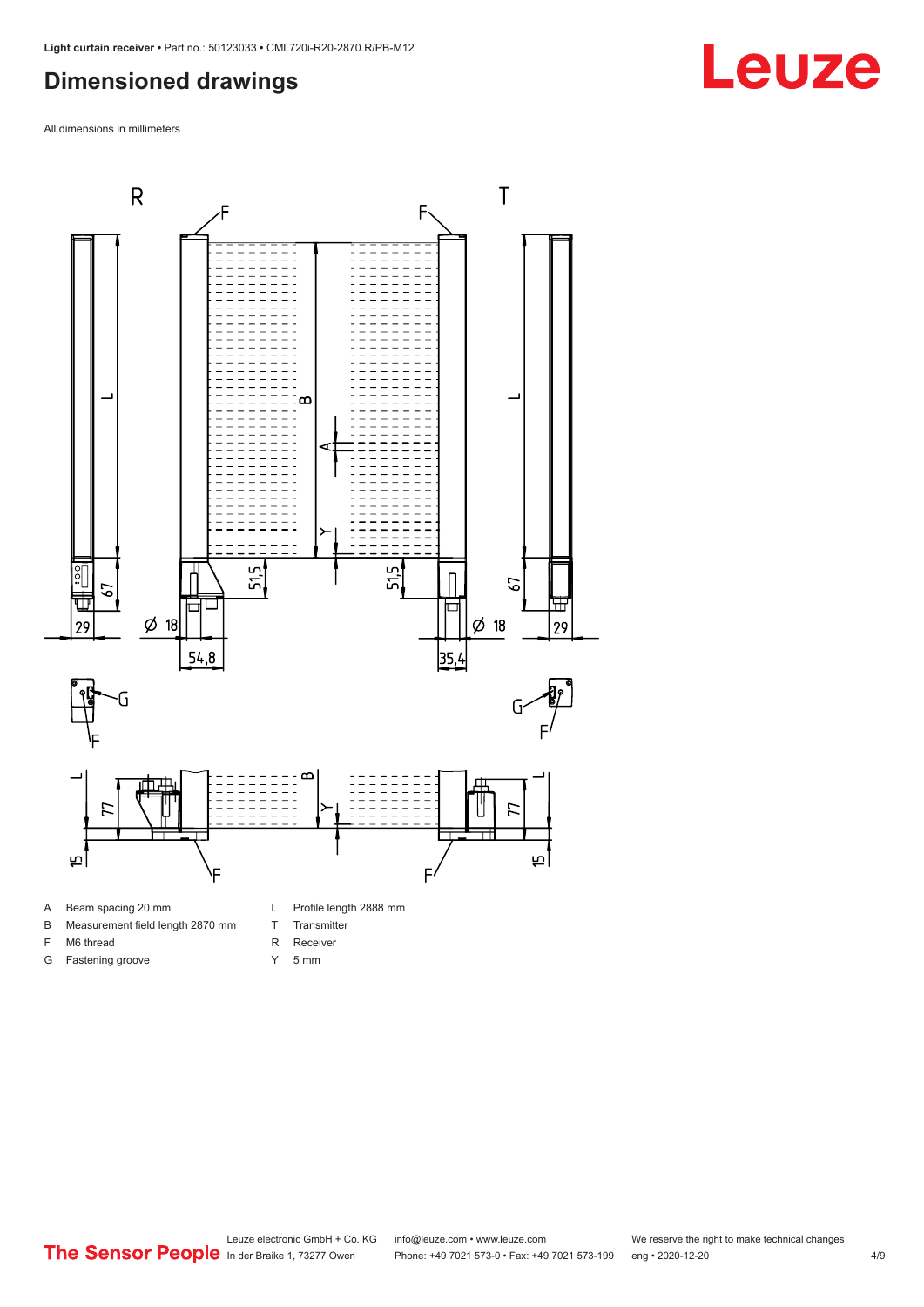#### <span id="page-4-0"></span>**Dimensioned drawings**





## **Electrical connection**

**Connection 1**

| <b>Function</b>    | Configuration interface   |  |
|--------------------|---------------------------|--|
|                    | Connection to transmitter |  |
|                    | Signal IN                 |  |
|                    | Signal OUT                |  |
|                    | Voltage supply            |  |
| Type of connection | Connector                 |  |
| <b>Thread size</b> | M12                       |  |
| <b>Type</b>        | Male                      |  |
| <b>Material</b>    | Metal                     |  |
| No. of pins        | 8-pin                     |  |
| Encoding           | A-coded                   |  |

#### **Pin Pin assignment**

| 1              | $V +$            |  |  |
|----------------|------------------|--|--|
| $\overline{2}$ | I/O <sub>1</sub> |  |  |
| 3              | <b>GND</b>       |  |  |
| $\overline{4}$ | IO-Link          |  |  |
| 5              | I/O <sub>2</sub> |  |  |
| 6              | RS 485 Tx+       |  |  |
| 7              | RS 485 Tx+       |  |  |
| 8              | <b>FE/SHIELD</b> |  |  |
|                |                  |  |  |



#### **Connection 2**

| <b>Function</b>    | <b>BUS IN</b>  |
|--------------------|----------------|
|                    | <b>BUS OUT</b> |
| Type of connection | Connector      |
| <b>Thread size</b> | M12            |
| <b>Type</b>        | Female         |
| <b>Material</b>    | Metal          |
| No. of pins        | $5 - pin$      |
| Encoding           | B-coded        |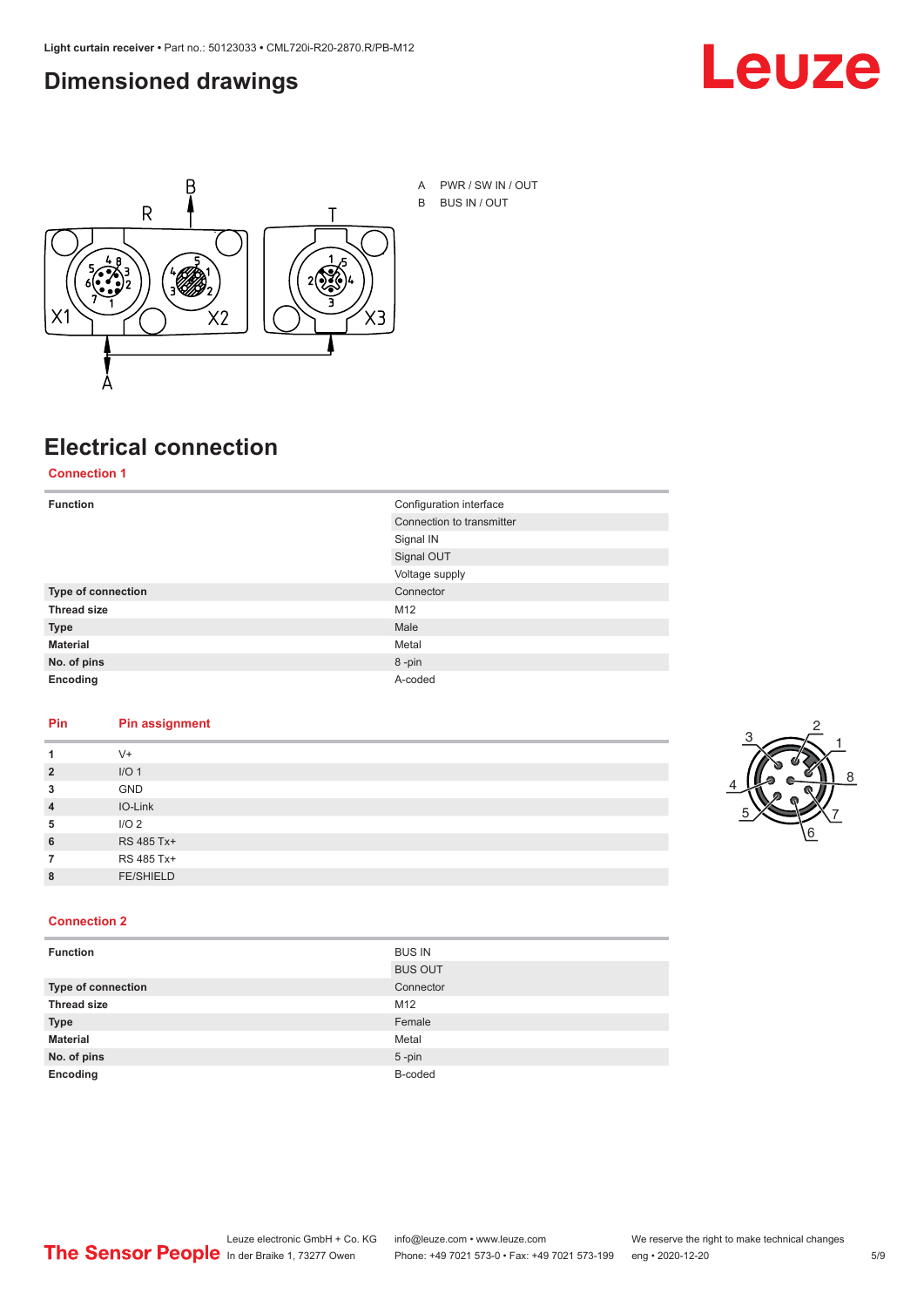## <span id="page-5-0"></span>**Electrical connection**

| Pin | Pin assignment   |  |
|-----|------------------|--|
|     | V+               |  |
| ∍   | Tx-              |  |
| 3   | PB GND           |  |
|     | $Tx+$            |  |
| 5   | <b>FE/SHIELD</b> |  |

## **Operation and display**

| <b>LED</b>     | <b>Display</b>           | <b>Meaning</b>                         |
|----------------|--------------------------|----------------------------------------|
|                | Green, continuous light  | Operational readiness                  |
|                | Green, flashing          | Teach / error                          |
| $\overline{2}$ | Yellow, continuous light | Light path free, with function reserve |
|                | Yellow, flashing         | No function reserve                    |
|                | Off                      | Object detected                        |

#### **Suitable transmitters**

| Part no. | <b>Designation</b>         | <b>Article</b>               | <b>Description</b>                                                        |
|----------|----------------------------|------------------------------|---------------------------------------------------------------------------|
| 50119522 | CML720i-T20-<br>2870.R-M12 | Light curtain<br>transmitter | Operating range: 0.3  6 m<br>Connection: Connector, M12, Rear side, 5-pin |

#### **Part number code**

Part designation: **CML7XXi-YZZ-AAAA.BCCCDDD-EEEFFF**

| <b>CML</b>  | <b>Operating principle</b><br>Measuring light curtain                                                                                     |
|-------------|-------------------------------------------------------------------------------------------------------------------------------------------|
| 7XXi        | <b>Series</b><br>720i: 720i series<br>730i: 730i series                                                                                   |
| Y           | Device type<br>T: transmitter<br>R: receiver                                                                                              |
| <b>ZZ</b>   | <b>Beam spacing</b><br>$05:5$ mm<br>10:10 mm<br>20:20 mm<br>40:40 mm                                                                      |
| <b>AAAA</b> | Measurement field length [mm], dependent on beam spacing                                                                                  |
| B           | Equipment<br>A: connector outlet, axial<br>R: rear connector outlet                                                                       |
| CCC         | Interface<br>L: IO-Link<br>/CN: CANopen<br>/PB: PROFIBUS<br>/PN: PROFINET<br>/CV: Analog current and voltage output<br>/D3: RS 485 Modbus |

**Leuze**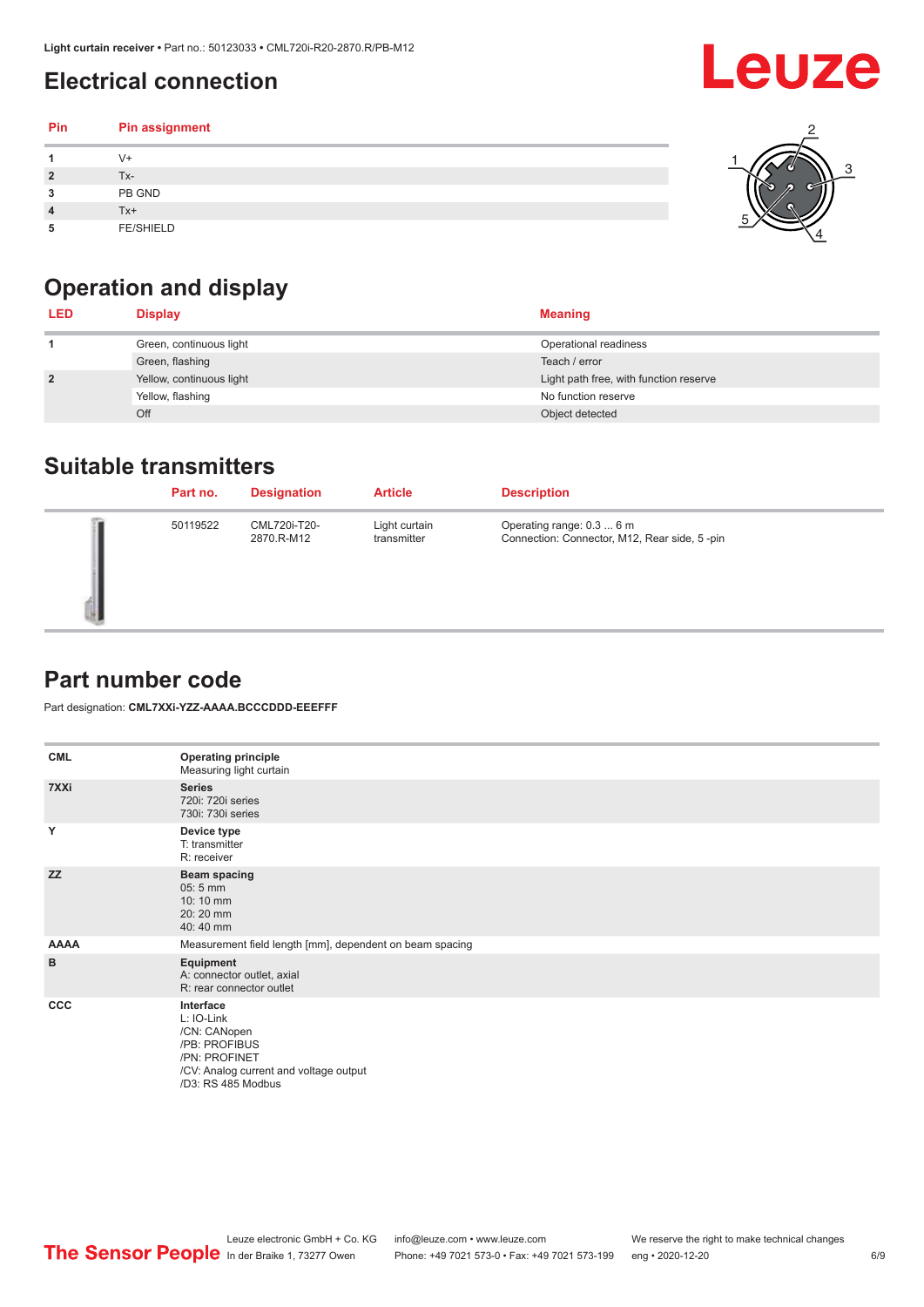#### <span id="page-6-0"></span>**Part number code**



| <b>DDD</b>  | <b>Special equipment</b><br>-PS: Power Setting                                                  |
|-------------|-------------------------------------------------------------------------------------------------|
| <b>EEE</b>  | <b>Electrical connection</b><br>M12: M12 connector                                              |
| <b>FFF</b>  | -EX: Explosion protection                                                                       |
|             |                                                                                                 |
| <b>Note</b> |                                                                                                 |
|             | $\&$ A list with all available device types can be found on the Leuze website at www.leuze.com. |

#### **Notes**

| Observe intended use!                                                                                                                                                                                                            |
|----------------------------------------------------------------------------------------------------------------------------------------------------------------------------------------------------------------------------------|
| $\%$ This product is not a safety sensor and is not intended as personnel protection.<br>$\%$ The product may only be put into operation by competent persons.<br>$\%$ Only use the product in accordance with its intended use. |
|                                                                                                                                                                                                                                  |



#### **For UL applications:**

ª For UL applications, use is only permitted in Class 2 circuits in accordance with the NEC (National Electric Code). ª These proximity switches shall be used with UL Listed Cable assemblies rated 30V, 0.5A min, in the field installation, or equivalent (categories: CYJV/ CYJV7 or PVVA/PVVA7)

#### **Accessories**

### Connection technology - Connection cables

|        | Part no. | <b>Designation</b>     | <b>Article</b>   | <b>Description</b>                                                                                                                                         |
|--------|----------|------------------------|------------------|------------------------------------------------------------------------------------------------------------------------------------------------------------|
| 2<br>W | 50132079 | KD U-M12-5A-V1-<br>050 | Connection cable | Connection 1: Connector, M12, Axial, Female, A-coded, 5-pin<br>Connection 2: Open end<br>Shielded: No<br>Cable length: 5,000 mm<br>Sheathing material: PVC |

#### Connection technology - Y distribution cables

|        |   | Part no. | <b>Designation</b>          | <b>Article</b>        | <b>Description</b>                                                                                                                                                                                                                                                                                  |
|--------|---|----------|-----------------------------|-----------------------|-----------------------------------------------------------------------------------------------------------------------------------------------------------------------------------------------------------------------------------------------------------------------------------------------------|
| 圔<br>⋿ | Ø | 50118183 | K-Y1 M12A-5m-<br>M12A-S-PUR | Interconnection cable | Connection 1: Connector, M12, Axial, Female, A-coded, 5-pin<br>Connection 2: Connector, M12, Axial, Male, A-coded, 5-pin<br>Connection 3: Connector, M12, Axial, Female, A-coded, 8-pin<br>Shielded: Yes<br>Cable length fork 1: 5,000 mm<br>Cable length fork 2: 150 mm<br>Sheathing material: PUR |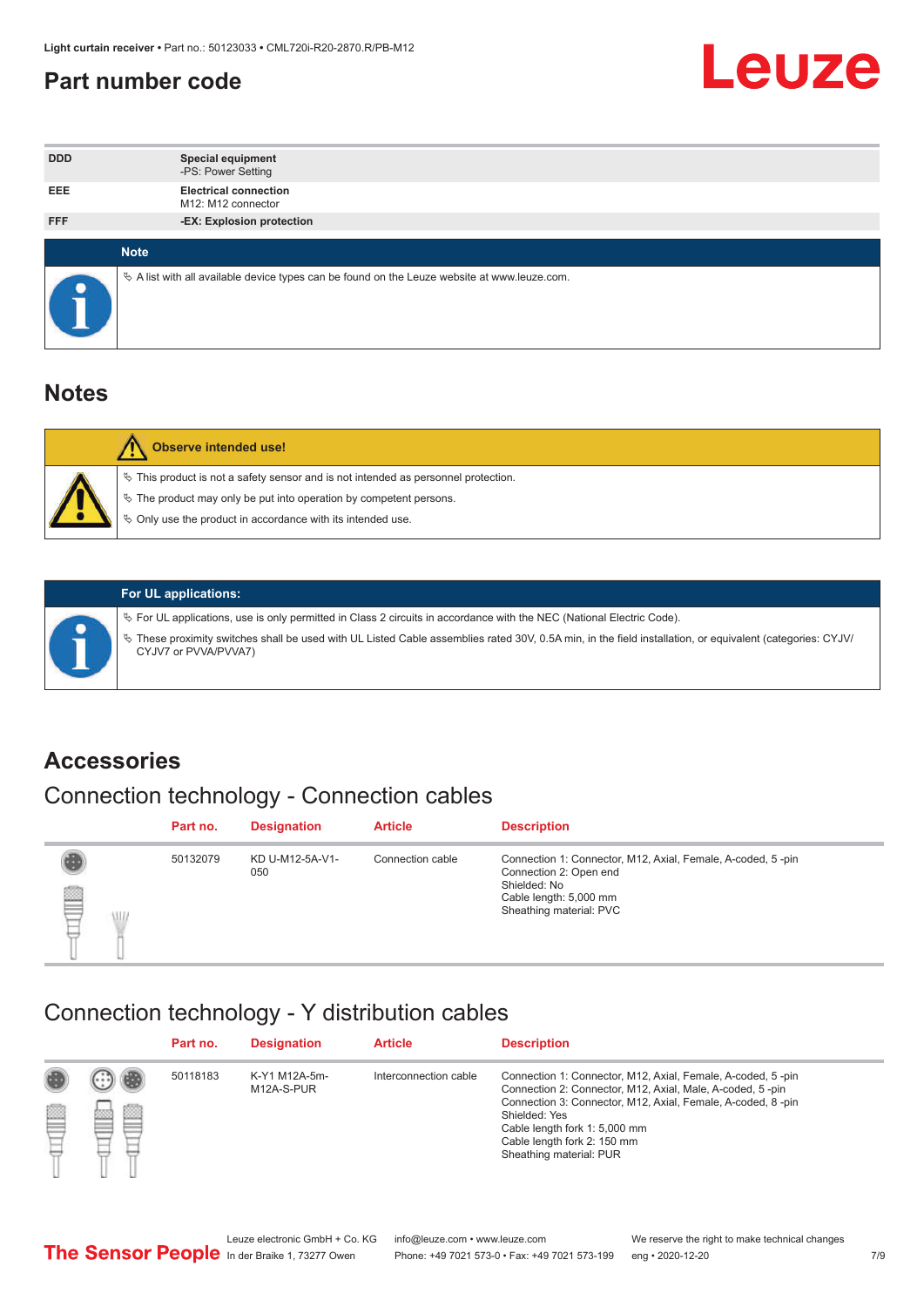#### **Accessories**

## **Leuze**

|     |        | Part no. | <b>Designation</b>           | <b>Article</b>        | <b>Description</b>                                                                                                                                                                                                                                                                             |
|-----|--------|----------|------------------------------|-----------------------|------------------------------------------------------------------------------------------------------------------------------------------------------------------------------------------------------------------------------------------------------------------------------------------------|
| 622 | æ<br>鍃 | 50123265 | K-YPB M12A-5m-<br>M12A-S-PUR | Interconnection cable | Suitable for interface: PROFIBUS DP<br>Connection 1: Connector, M12, Axial, Male, B-coded, 5-pin<br>Connection 2: Cable with connector, M12, Axial, Female, B-coded, 5-pin<br>Connection 3: Cable with connector, M12, Axial, Male, B-coded, 5-pin<br>Shielded: Yes<br>Sheathing material: PUR |

#### Mounting technology - Mounting brackets

|               | Part no. | <b>Designation</b> | <b>Article</b>      | <b>Description</b>                                                                                                                                                                                                        |
|---------------|----------|--------------------|---------------------|---------------------------------------------------------------------------------------------------------------------------------------------------------------------------------------------------------------------------|
| $\frac{1}{2}$ | 50142900 | BT 700M.5-2SET     | Mounting device set | Design of mounting device: Bracket mounting<br>Fastening, at system: Through-hole mounting, T slotted hole<br>Mounting bracket, at device: Screw type, Sliding block<br>Type of mounting device: Rigid<br>Material: Steel |

### Mounting technology - Swivel mounts

| Part no. | <b>Designation</b> | <b>Article</b>       | <b>Description</b>                                                                                                                                          |
|----------|--------------------|----------------------|-------------------------------------------------------------------------------------------------------------------------------------------------------------|
| 429046   | <b>BT-2R1</b>      | Mounting bracket set | Fastening, at system: Through-hole mounting<br>Mounting bracket, at device: Clampable<br>Type of mounting device: Turning, 360°<br>Material: Metal, Plastic |

#### Configuration devices

| Part no. | <b>Designation</b>             | <b>Article</b>  | <b>Description</b>                                                       |
|----------|--------------------------------|-----------------|--------------------------------------------------------------------------|
| 50121098 | SET MD12-US2-IL1.1<br>$+$ Zub. | Diagnostics set | Interface: USB<br>Connections: 2 Piece(s)<br>Degree of protection: IP 20 |

#### Services

| Part no. | <b>Designation</b> | <b>Article</b>   | <b>Description</b>                                                                                                                                                                                                                                                                                                                                                                                                              |
|----------|--------------------|------------------|---------------------------------------------------------------------------------------------------------------------------------------------------------------------------------------------------------------------------------------------------------------------------------------------------------------------------------------------------------------------------------------------------------------------------------|
| S981001  | CS10-S-110         | Start-up support | Details: Performed at location of customer's choosing, duration: max. 10<br>hours.<br>Conditions: Devices and connection cables are already mounted, price not<br>including travel costs and, if applicable, accommodation expenses.<br>Restrictions: No mechanical (mounting) and electrical (wiring) work<br>performed, no changes (attachments, wiring, programming) to third-party<br>components in the nearby environment. |
| S981005  | CS10-T-110         | Product training | Details: Location and content to be agreed upon, duration: max. 10 hours.<br>Conditions: Price not including travel costs and, if applicable, accommodation<br>expenses.<br>Restrictions: Travel costs and accommodation expenses charged separately<br>and according to expenditure.                                                                                                                                           |